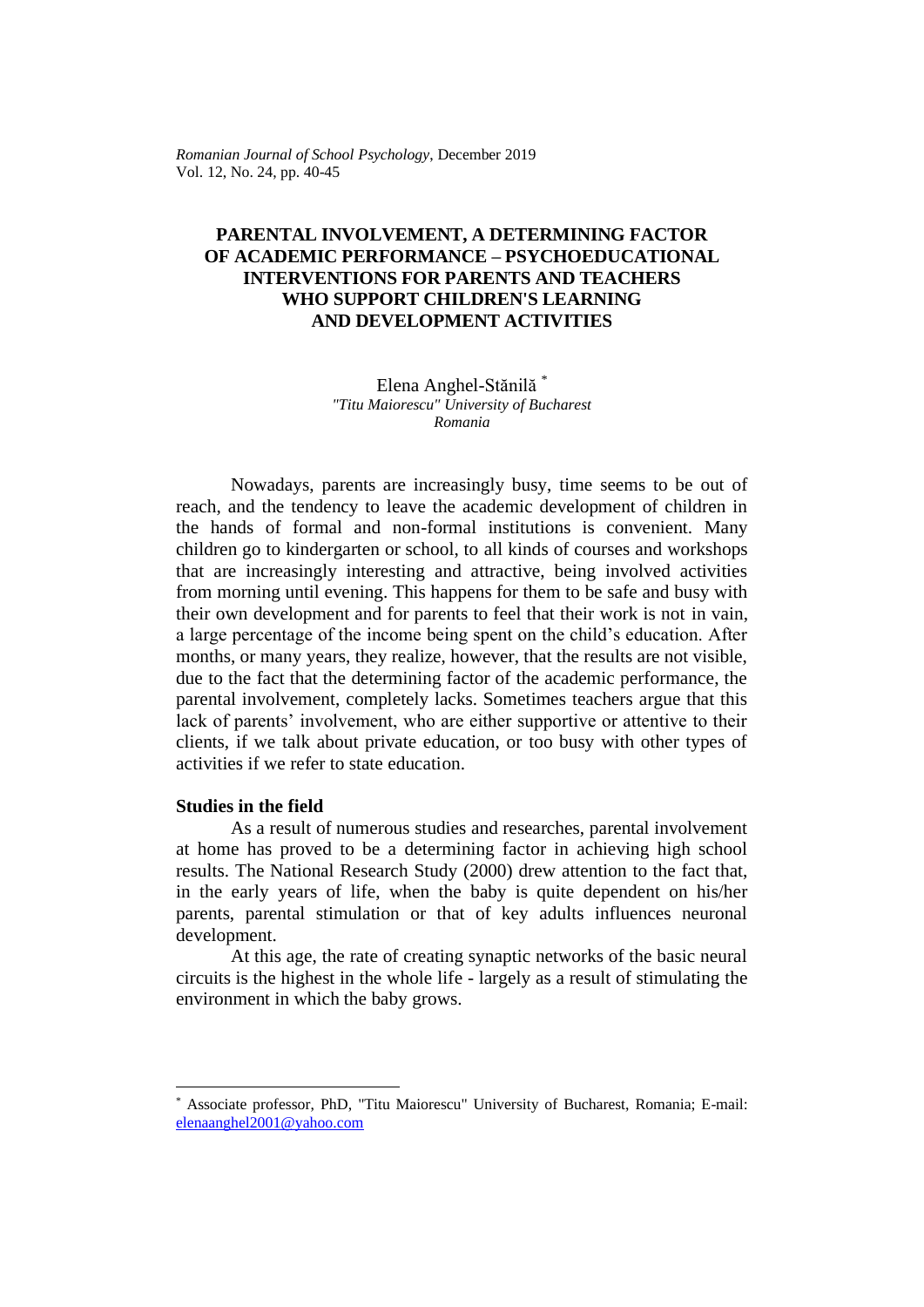*Parental involvement, a determining factor of academic performance – psychoeducational interventions for parents and teachers who support children's learning and development activities*



Figure 1. Human brain development (The National Research Study, 2000)

Synapse networks develop sequentially, some apart the others, all the more harmoniously as already existing ones are well formed: through care, stimuli and quality interactions with the significant adults in their life.

At the very beginning of the 2000s, research related to children from primary school, secondary school and high school showed that the academic performance is strictly correlated with the support and parental involvement at home, being guided by beliefs, values and materialized in behavioral manifestations (DeGarmo, Forgatch, & Martinez, 1999).



Figure 2. Theoretical model of parenting practices as a mediator of socioeconomic status (De Garmo et al, 1999)

This research and other similar have led to an increase in the offers of parenting courses, which are still quite popular nowadays. The most difficult to solve for the parents in Romania are today the health and education issues of the children, both related to prevention and type of intervention/treatment/correction.

41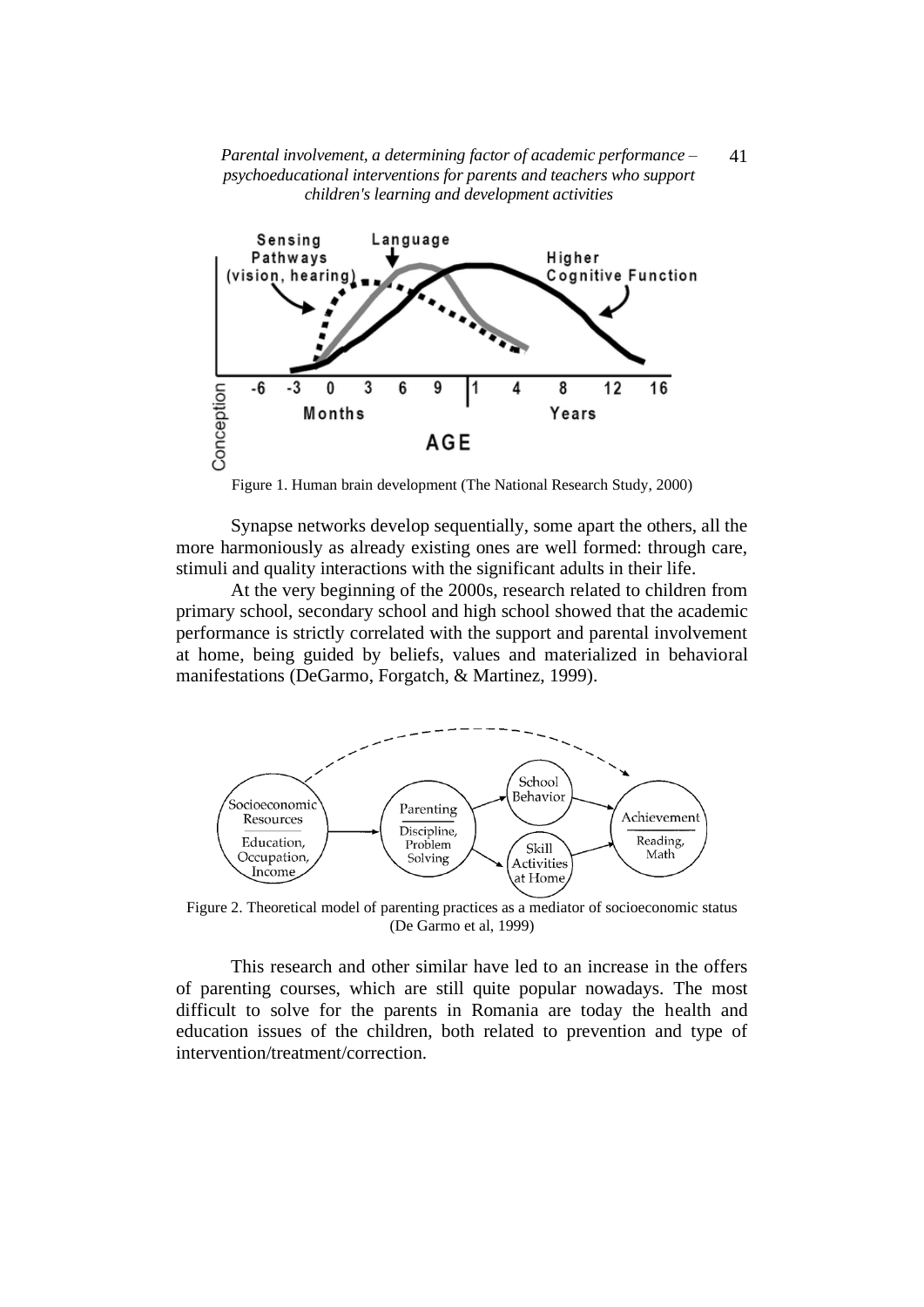# **The case in Romania**

# *Vulnerabilities of the education system*

- − Laws and methodologies changing at a surprising speed and which are not always sufficiently well thought out;
- − Rushed and often poor implementation of legislation and working methodologies;
- − The textbooks and school materials market, that get approval very fast and which, when used, raise issues of understanding, management and solving for both teachers, students and parents;
- − Low quality training of teachers in an education almost completely lacking supervised long-term pedagogical practice (university education of teachers training primary and pre-school educators). *Effects*
- − Insecurity;
- − Lack of confidence in the educational act and in the teachers;
- − Disruptions in managing their children in the educational process formally and non-formally;
- − Lack of vision regarding the learning-development process of their own children.

#### *Benefits:* 0

## *Disadvantages*

- − High pressure to achieve high academic performance the main anxiety factor (top schools away from home, reduced school time schedule, children progress depending on parents' financial and nervous resources at home, extremely expensive private schools willing to prove their responsibility in regarding the teaching-learning act through extremely high requirements for children at school and at home); vs
- − Abandonment of children from the education system ("the school responsible for the process of learning and development of children" in both state and private education, in which many schools are approved to function, and remain in the accreditation process for years, having a high staff turnover).

## *Vulnerabilities of the socio-economic environment*

- − Over-load, stress and insecurity in the workplace;
- − Low values for promotion and key positions;
- − Extremely limited free time for one's own interests and family;
- − Difficulty in day-to-day children's management; *Effect:* Over-load of children with various activities; **Benefits:** at the cognitive and socio-relational level. *Disadvantages:*
- − Serious emotional deficiencies of parents;
- − Alienation, acute feeling of abandonment;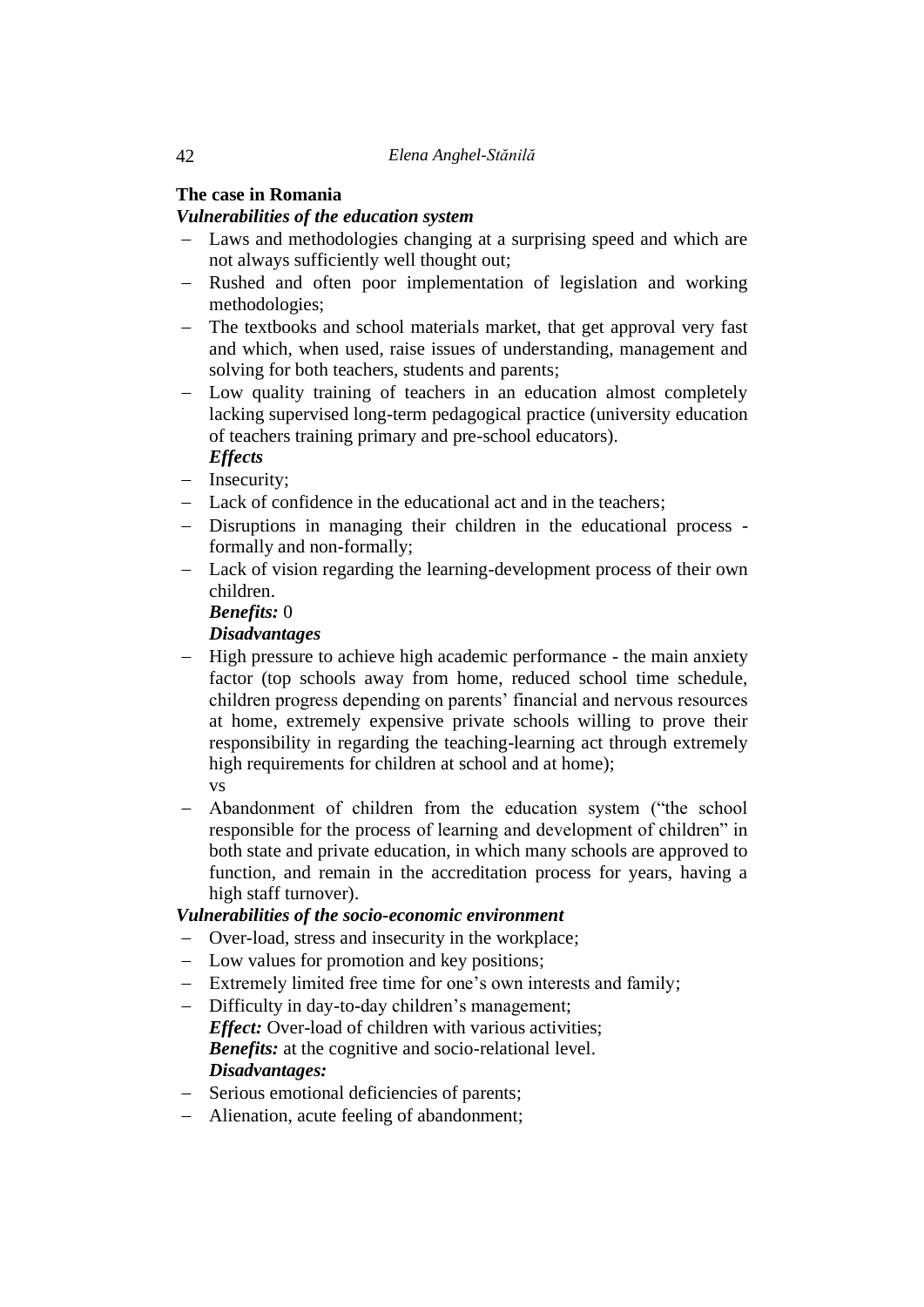- − Tiredness;
- − Loss of motivation for learning-development.

## **Psychoeducational interventions for parents who support their children's learning and development activities (Anghel-Stănilă, 2017)**

### *Our clients: Parents*

- − Responsible;
- − Well informed and well trained, willing to make their children valuable people;
- Good role models to be the performing parents, self-taught parents, parents for whom the concept of personal development makes sense.

## *Services*

*Personalized psycho-educational interventions at the request of the parents*

- *Information* sessions concern the provision of information related to
- − Age psychological particularities and their manifestation in the learning activity;
- − Learning styles;
- − Management of learning activity;
- − Time management and parent-children patterns, motivating for the learning activity;
- − Managing the relationships with the teachers and the parents of the student group;
- − The family system and its influence on the learning-development process of children.
- *Training* of effective management skills, from the role of parent
- − Learning and development activities for children and adolescents;
- − Relationships with the school: teachers, management of the school unit, the group of pupils and parents;
- − The general educational route of children and adolescents;
- − Of their own learning-development activities.

(Re)-training means an in-depth psychological analysis of the adult, his/her own parent-child relationships from childhood, adolescence to understand the blockages that prevent them from making the desired changes in the school relationships with their own children

*Group psychoeducational interventions, by age stages*

- − Parents pf pre-schoolers;
- − Parents of primary school children;
- − Parents of the secondary school students;
- − Parents of the high school students.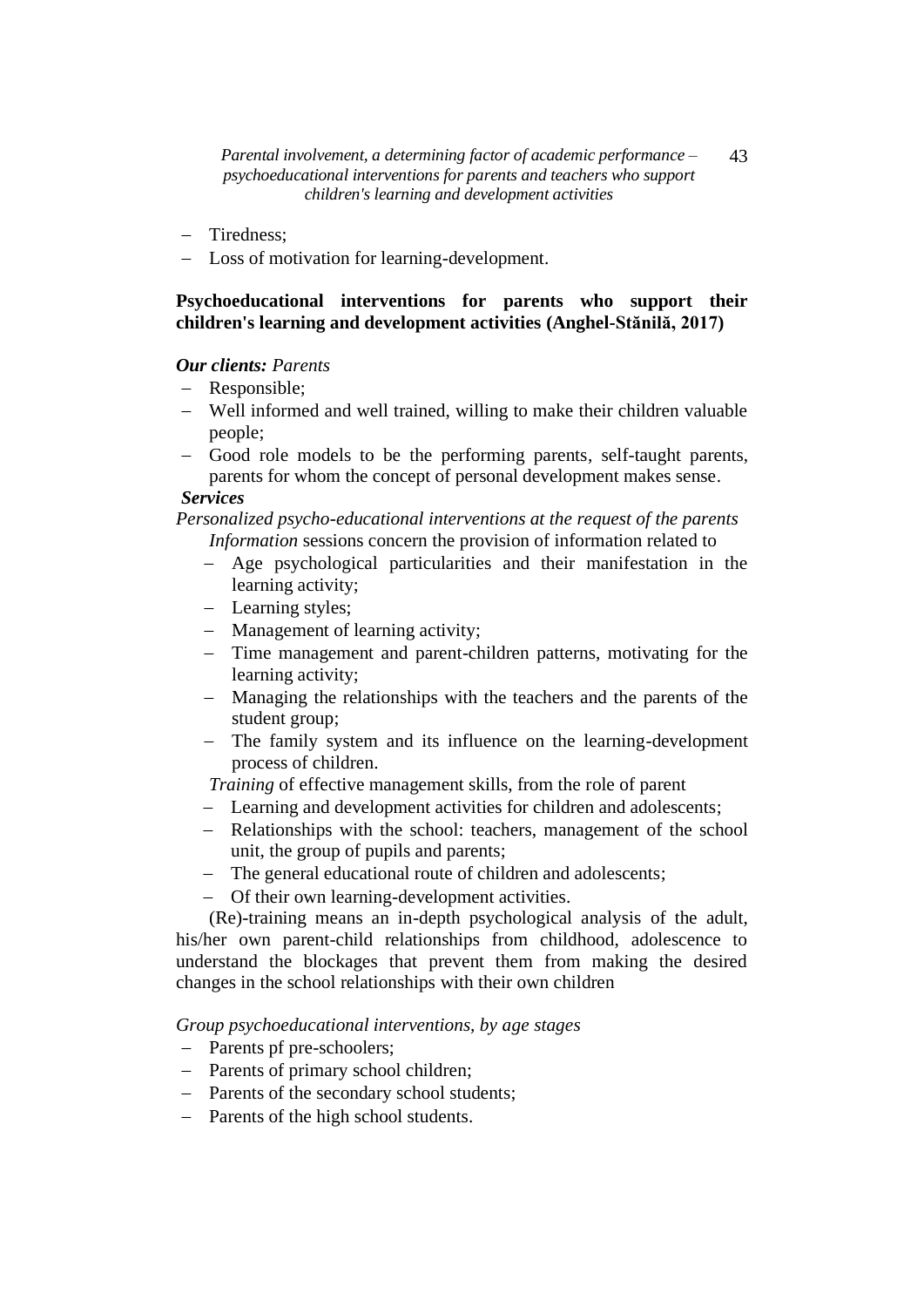Information takes into consideration:

- − Age psychological particularities (emotions, needs, specific behaviours);
- − Individual characteristics (child's uniqueness);
- − Teaching-learning-development objectives specific to each learning cycle;
- − Motivational factors for the learning activity;
- − articularities of the working education system;

Training aims at:

- − Effective management of learning activity and of free time of children and adolescents;
- − Efficiently conducting their own management of professional, personal, family and community activities;
- − Acquiring strategies to overcome critical situations that may arise within the parent-subsidiary relationships related to the study;
- − Acquiring effective management skills for learning contexts and relationships with the actors involved in children's education;
- − Knowledge and practice of management skills in the preparation of national assessments, capacity examinations and baccalaureate;
- − Acquiring management skills of the activities to select high schools, jobs and those connected to higher education admission.

#### **Psychoeducational interventions for teachers (Anghel-Stănilă, 2017)**

*Our clients:* Psychoeducational services are frequently addressed to the private environment, for state education, often sponsorships are required:

- − School principals,
- − Teachers;
- − Carers;
- Parents of children and adolescents.

Psychoeducational consultancy for managing relationships with parents can be offered to school principals interested in such issues. Psychoeducational interventions for parents can be organized in kindergartens and private schools, also on age groups.

### **Psychoeducational interventions for teachers and non-teaching staff involved in children's education (carers) (Anghel-Stănilă, 2017)**

Information takes into consideration:

− The uniqueness and psychological particularities of the age of the children and adolescents (emotions, needs, specific behaviours);